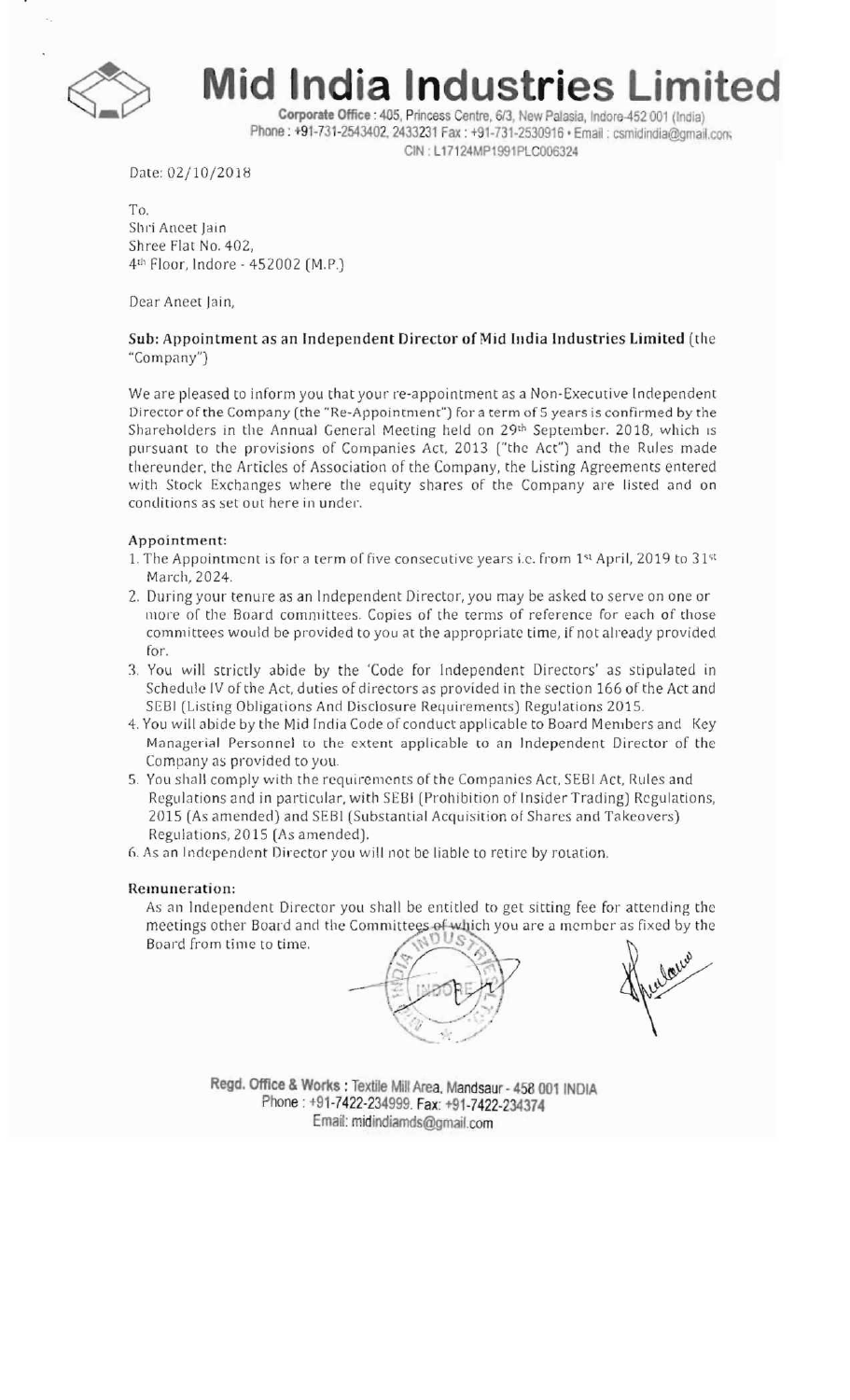

**India Industries Limited** 

Corporate Office: 405, Princess Centre, 6/3, New Palasia, Indore-452 001 (India) Phone: +91-731-2543402, 2433231 Fax: +91-731-2530916 • Email: csmidindia@gmail.com CIN: L17124MP1991PlCOOO324

Further, the Company will reimburse you for all reasonable and properly documented expenses you incur in performing your role. You may submit any details of cxpenses incurred to the Company Secretary.

Apart from receiving director's remuneration (i.e. sitting fee, commission and reimbursement of expenses, etc.), you shall not have any pecuniary relationships or transactions with the Company, its holding, subsidiaries or associate companies or their promoters or directors or the senior management of the Company during your tenure of appointment.

## Other Directorship and Business Interests

During the term, you agree to promptly notify the Company regarding any change in your directorship, and provide such disclosures and information as may be required under the applicable laws. You also agree that upon becoming aware of any potential conflict of interest with your position as Independent director of the Company, you shall promptly disclose the same to the Chairman and/or Company Secretary of the Company.

#### **Confidentiality**

You must apply the highest standards of confidentiality and not disclose to any person or Company (whether during the course of the Appointment or at any time after its termination) any confidential information concerning the Company and any Group Companies with which you come into contact by virtue of your position as a Non-Executive Independent Director of the Company.

Your attention is drawn to the requirements under both legislation and regulation as to the disclosure of price-sensitive information. Consequcntly you should avoid making any statements that might risk a breach of these requirements without prior clearance from the Chairman or Company Secretary

On termination of thc Appointment. you will deliver to the Company all books, document. papers and other property of or relating to the business of the Company which are in your possession, custody or power by virtue of your position as a Non-Executive Independent Director of the Company.

#### Termination

Your directorship on the Board may be terminated or ceased in accordance with the provisions of the law. You may resign by giving a written notice of resignation to the Company stating the reasons for resignation.

## Miscellaneous

This letter shall be open for inspection at the Registered Office of the Company by any member during normal business hours. Further, the terms and conditions of this appointment shall also be posted on the Company's website.



lawi

Regd. Office & Works : Textile Mill Area, Mandsaur - 458 001 INDIA FJMone : +91-7422-234999. Fax: 91-7422~234374 Email: midindiamds@gmail.com